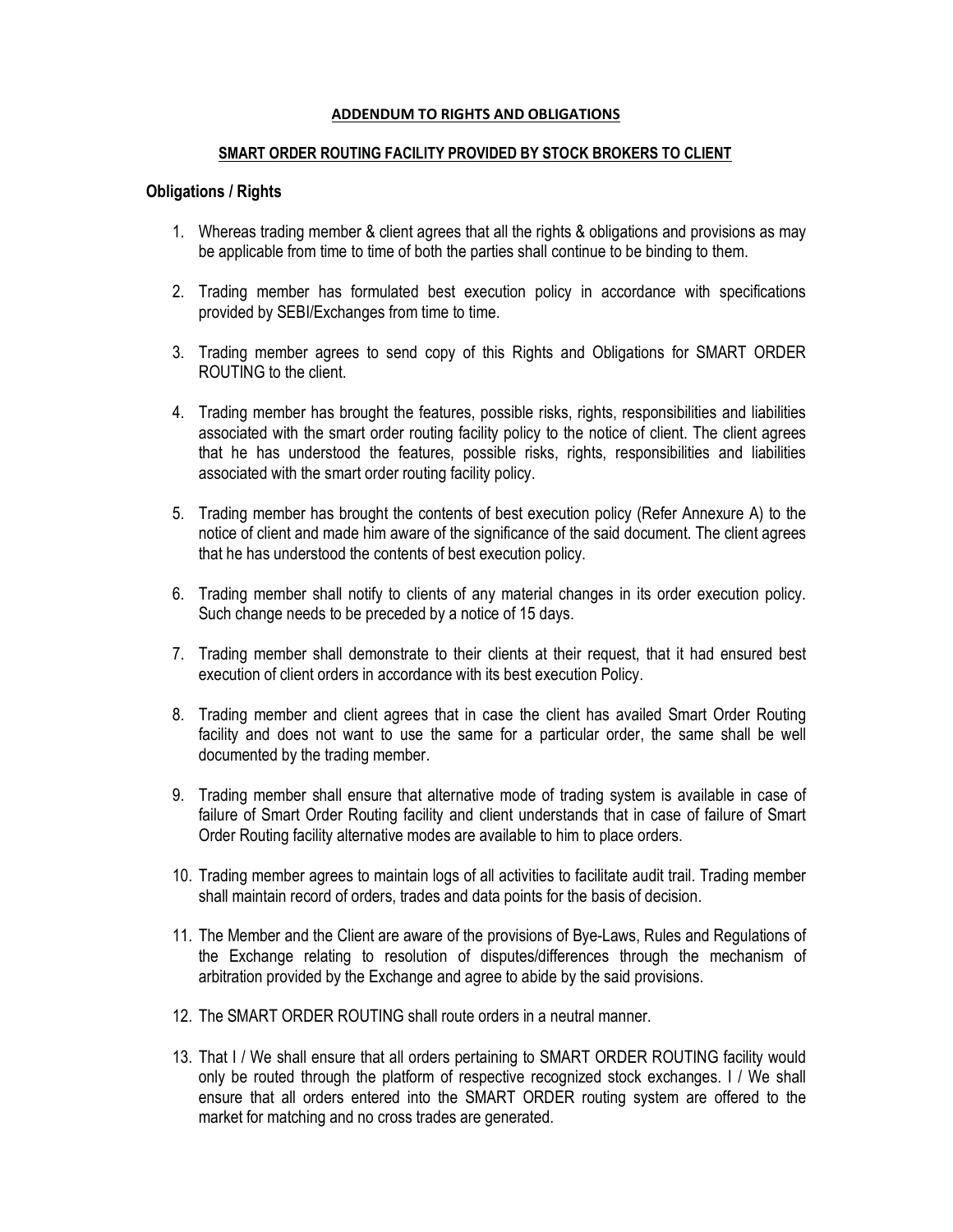- 14. In case wherein client does not want to use SMART ORDER ROUTING facility for a particular order, the same shall be well documented by me / us.
- 15. That I / We shall abide by all other obligations which are applicable to me / us as per rules, regulations, guidelines and circulars in force from time to time.

## **Best Execution Policy – SOR – ALGO Annexure A**

Omnesys Nest SOR - Algo will route the order quantity mentioned in the Order by the Client to both the exchanges (EXCHANGE1 and EXCHANGE2) based on the available quantity and price. SOR will Place the order as an IOC or Limit order with Day validity on both the exchanges.

- If the order price and order quantity are available in both the exchanges then the SOR will arrange the consolidated market depth (of EXCHANGE2 & EXCHANGE1) in the most favourable order of prices (ascending for buy and descending for sell) that are within the limit price and place orders accordingly at both the venues.
- If the order price and order quantity are available in both the exchanges but are equal at both the venues then the SOR will send the order to the exchange in the ratio of the total traded quantity at both the exchanges for that day for the particular scrip.
- If the price is available but the order quantity is not completely available at both the venues SOR will exhaust the quantity available in the market depth at both the exchanges and the remaining quantity will be placed based on the ratio of the total traded quantity at both the exchanges for that day for the particular scrip. **OMNESYS NEST SOR ORDER EXECUTION POLICY**

### **Case 1: - Quantity and Price Available in both exchanges.**

#### Example:

In this case the Algo will arrange the consolidated market depth (of EXCHANGE2 & EXCHANGE1) in the most favorable order of prices (ascending for buy and descending for sell) that are within the limit price and place orders accordingly.

SOR Request:- Symbol: WIPRO Quantity: 150 Order Type: Limit Order Limit Price: 414.20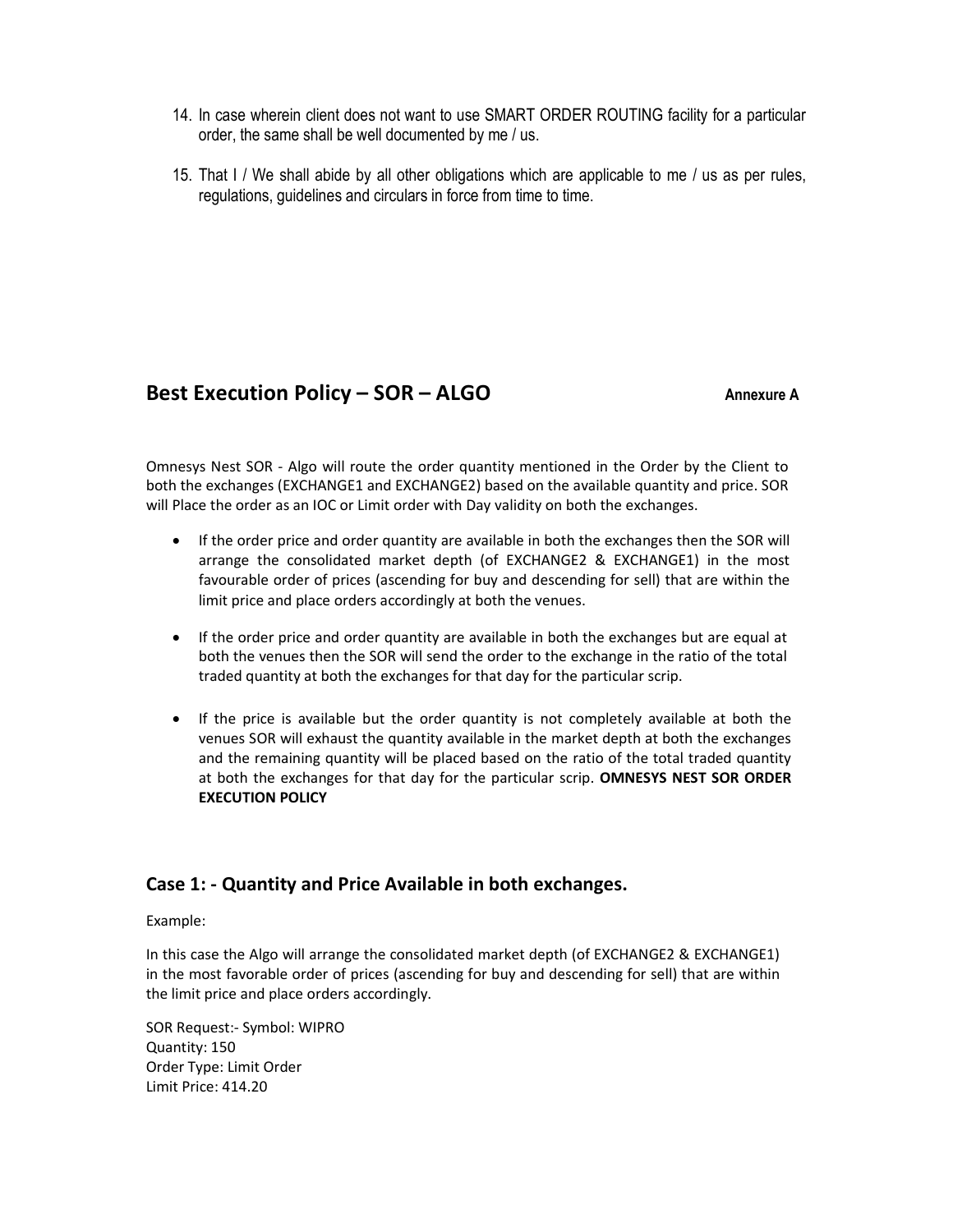| Order Side: Buy Sl.No |       |                  |        | <b>EXCHANGE1 Market Depth</b> |       | <b>EXCHANGE2 Market Depth</b> |        |              |  |  |
|-----------------------|-------|------------------|--------|-------------------------------|-------|-------------------------------|--------|--------------|--|--|
| <b>Best Buy</b>       |       | <b>Best Sell</b> |        | Best Buy                      |       | <b>Best Sell</b>              |        |              |  |  |
| Qty                   | Price | Price            | Qty    | Qty                           | Price | Price                         |        | Qty          |  |  |
| $\mathbf{1}$          | 25    | 412.65           | 411.95 | 100                           | 56    | 411.70<br>411.80              |        | 25           |  |  |
| $\overline{2}$        | 150   | 412.50           | 413.00 | 293                           | 10    | 411.65                        | 411.85 | 88           |  |  |
| 3                     | 25    | 412.35           | 413.15 | 25                            | 200   | 411.60                        | 411.90 | $\mathbf{1}$ |  |  |
| 4                     | 131   | 412.20           | 413.25 | 25                            | 105   | 411.55                        | 412.00 | 200          |  |  |
| 5                     | 115   | 412.10           | 413.30 | 50                            | 2003  | 411.50                        | 412.15 | 30           |  |  |

# **Case2: Price is not available in one exchange**

Example: SOR Request:- Symbol: WIPRO

Quantity: 100

Order Type: Limit Order

Limit Price: 412.20

| Order Side: Buy Sl. No |       |           | <b>EXCHANGE1 Market Depth</b> |     |                 |        | <b>EXCHANGE2 Market Depth</b> |              |  |  |  |  |
|------------------------|-------|-----------|-------------------------------|-----|-----------------|--------|-------------------------------|--------------|--|--|--|--|
| Best Buy               |       | Best Sell |                               |     | <b>Best Buy</b> |        | Best Sell                     |              |  |  |  |  |
| Qty                    | Price | Price     | Qty                           |     |                 | Price  | Price                         | Qty          |  |  |  |  |
| 1                      | 25    | 412.65    | 412.95                        | 19  | 56              | 411.70 | 411.80                        | 25           |  |  |  |  |
| 2                      | 150   | 412.50    | 413.00                        | 293 | 10              | 411.65 | 411.85                        | 88           |  |  |  |  |
| 3                      | 25    | 412.35    | 413.15                        | 25  | 200             | 411.60 | 411.90                        | $\mathbf{1}$ |  |  |  |  |
| 4                      | 131   | 412.20    | 413.25                        | 25  | 105             | 411.55 | 412.00                        | 200          |  |  |  |  |
| 5                      | 115   | 412.10    | 413.30                        | 50  | 2003            | 411.50 | 412.15                        | 30           |  |  |  |  |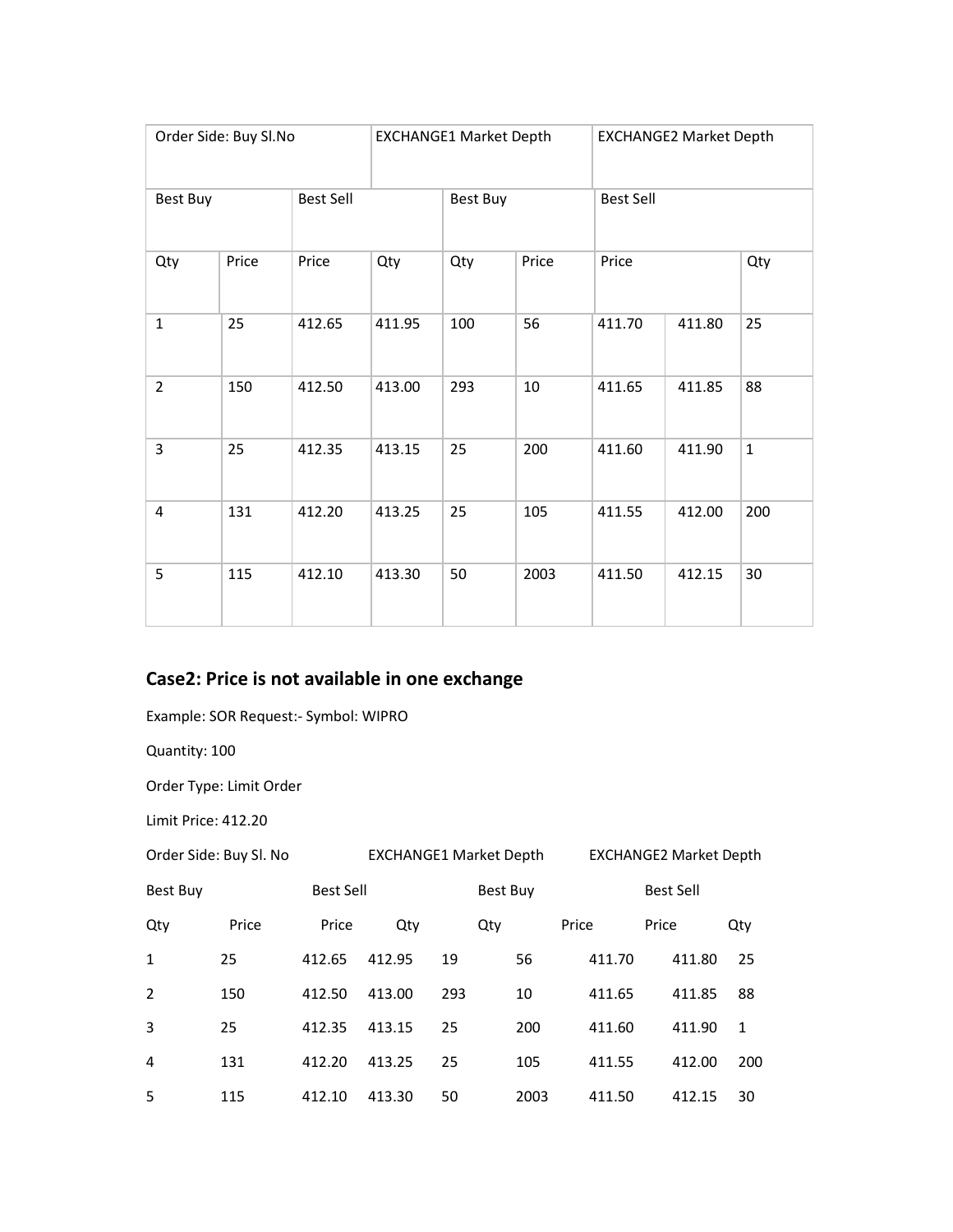### **Case 3: Same qty and Price in both exchanges**

Example 1:

SOR algo will send the total quantity to the exchange in a ratio specified by the user beforehand.

SOR Request:- Symbol: WIPRO

Quantity: 15

Order Type: Limit Order

Limit Price: 413.00

| Order Side: Buy Sl.No |       |                  | <b>EXCHANGE1 Market Depth</b> |     |     |                  | <b>EXCHANGE2 Market Depth</b> |        |     |  |  |  |
|-----------------------|-------|------------------|-------------------------------|-----|-----|------------------|-------------------------------|--------|-----|--|--|--|
| <b>Best Buy</b>       |       | <b>Best Sell</b> | <b>Best Buy</b>               |     |     | <b>Best Sell</b> |                               |        |     |  |  |  |
| Qty                   | Price | Price            | Qty                           |     | Qty |                  | Price                         | Price  | Qty |  |  |  |
| 1                     | 25    | 411.65           | 411.80                        | 19  |     | 56               | 411.70                        | 411.80 | 25  |  |  |  |
| 2                     | 150   | 411.50           | 412.00                        | 293 |     | 10               | 411.65                        | 411.85 | 88  |  |  |  |
| 3                     | 25    | 411.35           | 412.15                        | 25  |     | 200              | 411.60                        | 411.90 | 1   |  |  |  |
| 4                     | 131   | 411.20           | 412.25                        | 25  |     | 105              | 411.55                        | 412.00 | 200 |  |  |  |
| 5                     | 115   | 411.10           | 412.30                        | 50  |     | 2003             | 411.50                        | 412.15 | 30  |  |  |  |

### **Case 4: Quantity not available in one exchange**

Example:

In this case the Algo will arrange the consolidated market depth (of EXCHANGE2 & EXCHANGE1) in the most favorable order of prices (ascending for buy and descending for sell) that are within the limit price and place orders accordingly. If the prices are equal at both the exchanges then the orders will be divided between the two exchanges based on the ratio specified by the user beforehand.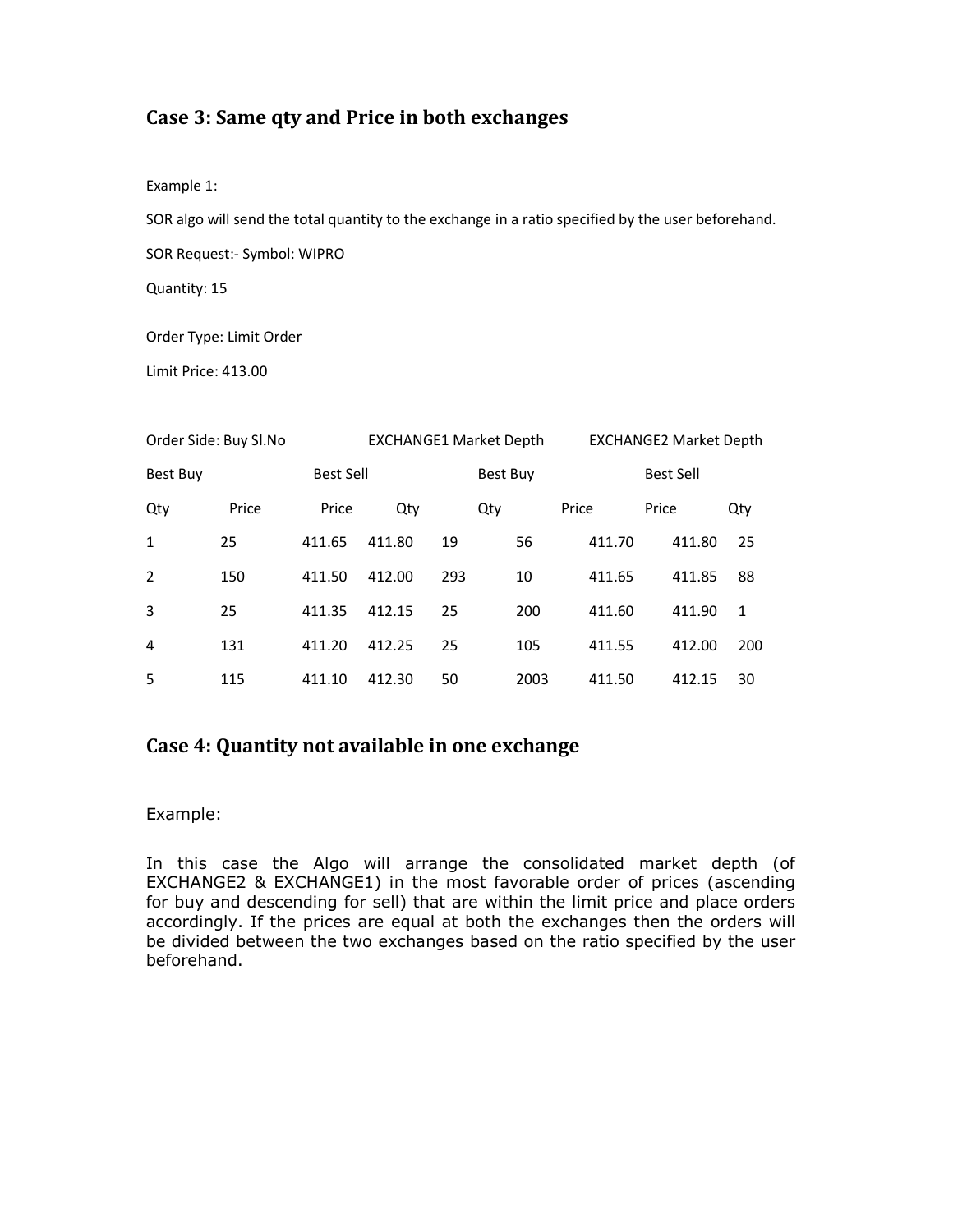SOR Request:- Symbol: WIPRO

Quantity: 1000

Order Type: Limit Order

Limit Price: 413.50

| Order Side: Buy<br>SI.No     |       |        | Depth  | <b>EXCHANGE1 Market</b> |          | <b>EXCHANGE2 Market</b><br>Depth |        |         |  |  |
|------------------------------|-------|--------|--------|-------------------------|----------|----------------------------------|--------|---------|--|--|
| <b>Best Sell</b><br>Best Buy |       |        |        |                         | Best Buy | <b>Best Sell</b>                 |        |         |  |  |
| Qty                          | Price | Price  | Qty    | Qty                     |          | Price                            | Price  | Qty     |  |  |
| 1                            | 25    | 412.65 | 411.80 | 100                     | 56       | 411.70                           | 411.80 | 20      |  |  |
| $\overline{2}$               | 150   | 412.50 | 411.90 | 300                     | 10       | 411.65                           | 411.85 | 80      |  |  |
| 3                            | 25    | 412.35 | 412.15 | 200                     | 200      | 411.60                           | 411.90 | 10<br>0 |  |  |
| 4                            | 131   | 412.20 | 413.25 | 400                     | 105      | 411.55                           | 412.00 | 20<br>0 |  |  |
| 5                            | 115   | 412.10 | 413.30 | 500                     | 2003     | 411.50                           | 412.15 | 30<br>0 |  |  |

# **Case 5: Quantity not available in either exchange**

Example:

Gate will exhaust the quantity available in the market depth and the remaining quantity will be placed based on the ratio specified by the user.

SOR Request:- Symbol: WIPRO

Quantity: 1000

Order Type: Limit Order

Limit Price: 415.20